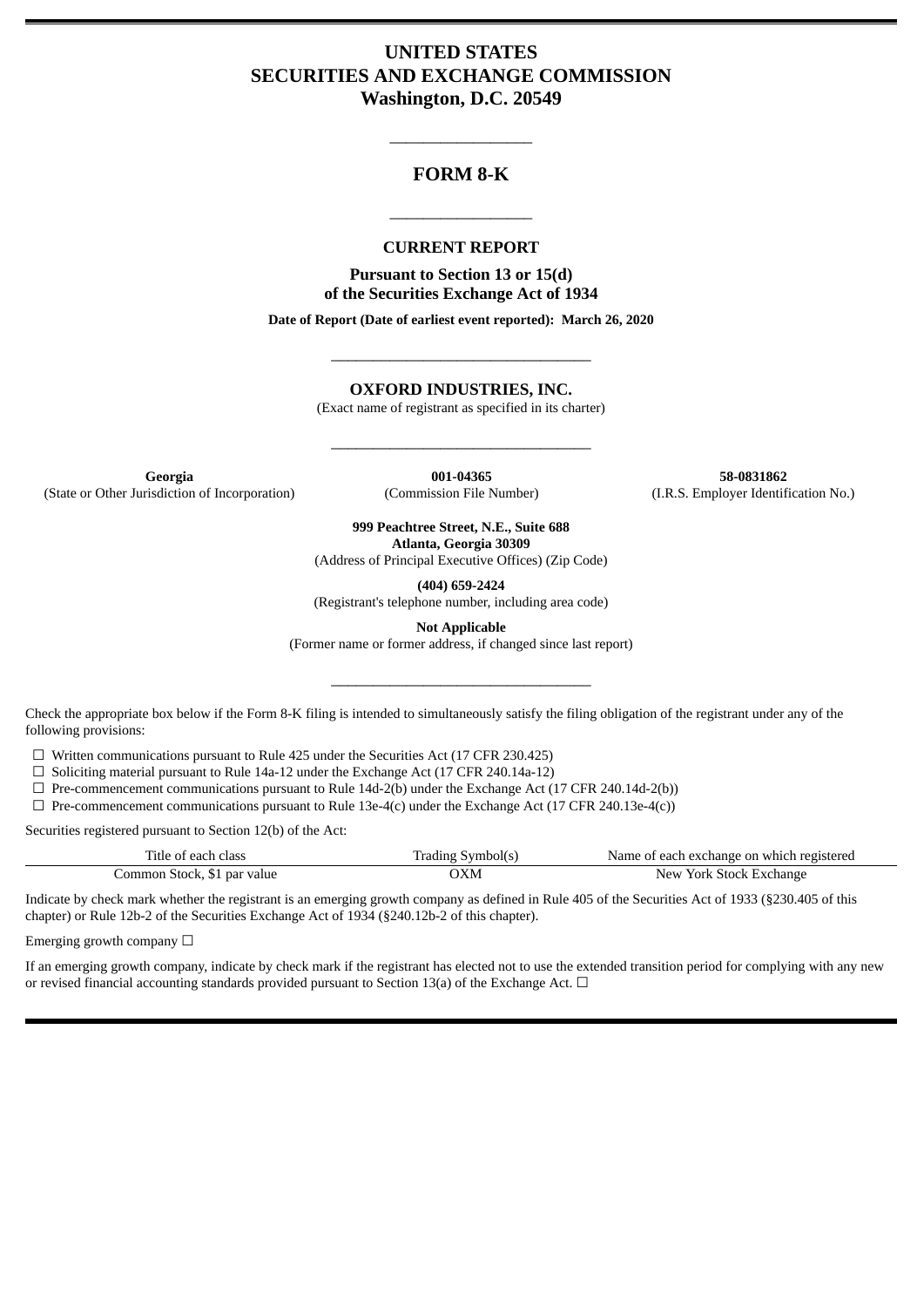#### **Item 2.02. Results of Operations and Financial Condition.**

On March 26, 2020, Oxford Industries, Inc. issued a press release announcing, among other things, its financial results for the fourth quarter and fiscal year ended February 1, 2020. The press release is attached hereto as Exhibit 99.1 and is incorporated herein by reference.

As provided in General Instruction B.2 of Form 8-K, the information in this Current Report on Form 8-K (including Exhibit 99.1) shall not be deemed "filed" for purposes of Section 18 of the Securities Exchange Act of 1934, as amended (the "Exchange Act"), or otherwise subject to the liabilities of that section, nor shall it be incorporated by reference into any registration statement or other document filed under the Securities Act of 1933, as amended, or the Exchange Act, except as shall be expressly set forth by specific reference in such filing.

#### **Item 9.01. Financial Statements and Exhibits.**

(d) Exhibits.

Exhibit Number

[99.1](#page-3-0) Press Release of Oxford [Industries,](#page-3-0) Inc., dated March 26, 2020

104 Cover Page Interactive Data File (embedded within the Inline XBRL document)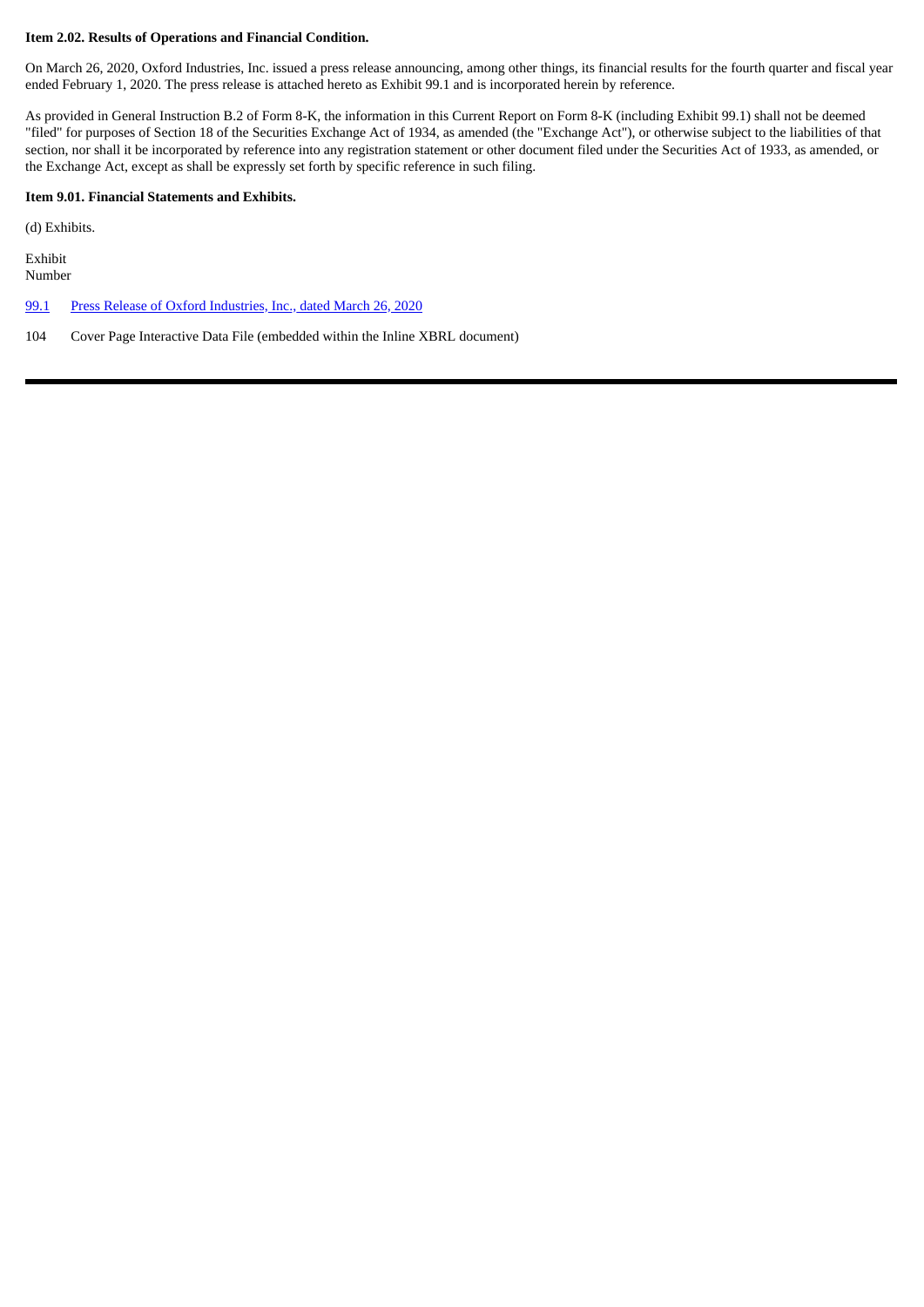#### **SIGNATURE**

Pursuant to the requirements of the Securities Exchange Act of 1934, the registrant has duly caused this report to be signed on its behalf by the undersigned hereunto duly authorized.

#### **Oxford Industries, Inc.**

Date: March 26, 2020 By: /s/ Suraj A. Palakshappa Suraj A. Palakshappa Vice President-Law, General Counsel and Secretary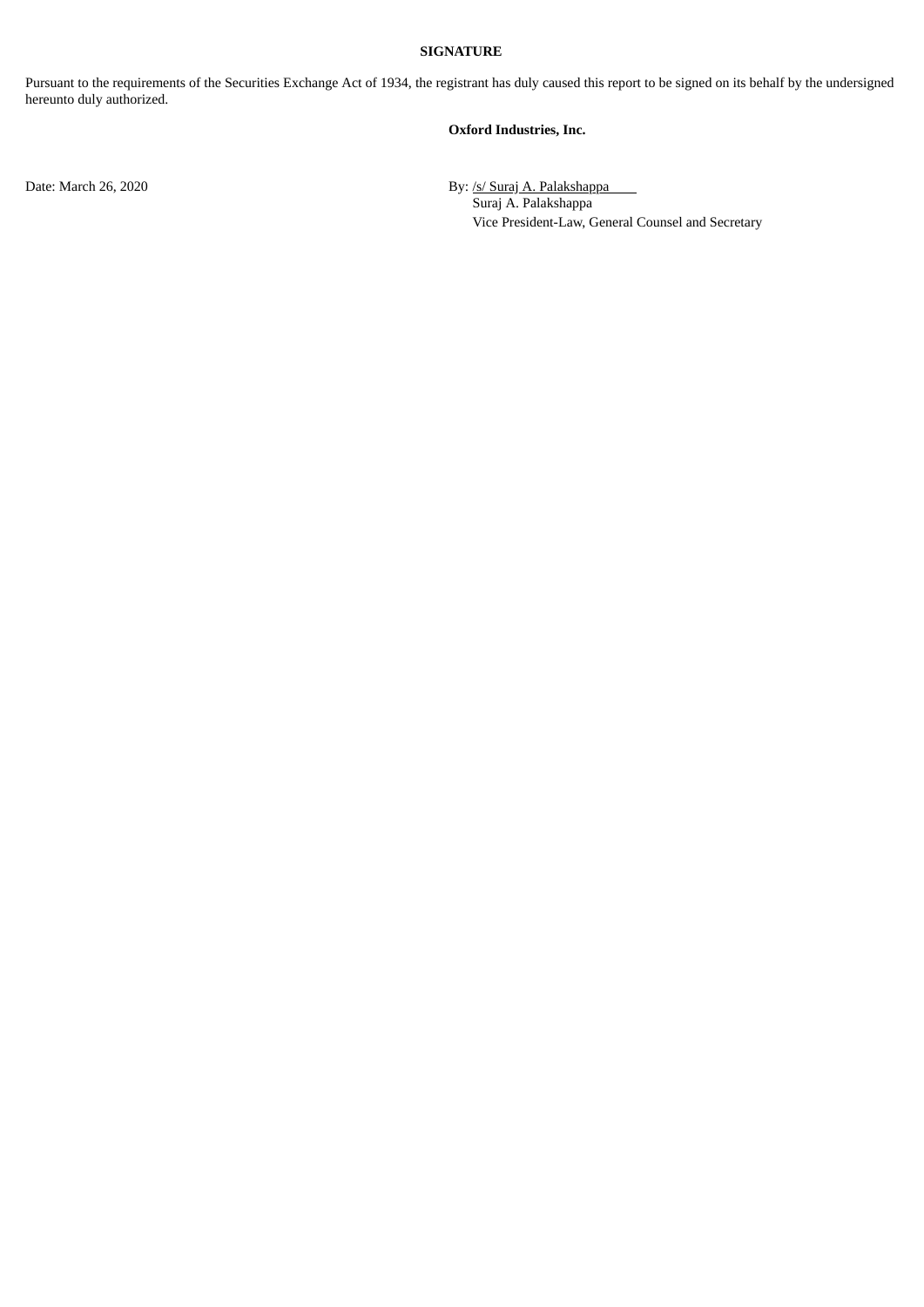# <span id="page-3-0"></span>**Oxford: Owner of Tommy Bahama, Lilly Pulitzer and Southern Tide Reports Fourth Quarter and Full Fiscal Year 2019 Results**

-- Fourth Quarter Results Reflect Positive Comps at Tommy Bahama and Lilly Pulitzer -- --12th Consecutive Quarter of Positive Consolidated Comps-- --Company Takes Actions in Response to Global COVID-19 Outbreak--

ATLANTA, March 26, 2020 (GLOBE NEWSWIRE) -- Oxford Industries, Inc. (NYSE: OXM) today announced financial results for its fourth quarter and fiscal 2019 year ended February 1, 2020. Consolidated net sales were \$297.6 million in the fourth quarter of fiscal 2019 compared to \$298.5 million in the fourth quarter of fiscal 2018. Earnings on a GAAP basis were \$0.90 per share in the fourth quarter of fiscal 2019 as compared to \$0.99 per share in the same period of the prior year. Adjusted earnings increased to \$1.09 per share in the fourth quarter of fiscal 2019 from \$1.08 per share in the fourth quarter of fiscal 2018.

Full fiscal year consolidated net sales increased to \$1.123 billion in fiscal 2019 compared to \$1.107 billion in fiscal 2018. Full fiscal year earnings per share on a GAAP basis increased to \$4.05 compared to \$3.94 in the prior year. Adjusted earnings were \$4.32 per share in both fiscal 2019 and fiscal 2018.

Thomas C. Chubb III, Chairman and Chief Executive Officer, commented, "First and foremost, our thoughts are with the people who have been affected by the COVID-19 virus, as well as everyone who is working to protect and serve impacted communities. During these unprecedented times, our priority is and will continue to be the health and well-being of our employees, our customers and the communities in which we live and work. We have broadly and successfully implemented work from home capabilities and our stores and restaurants are temporarily closed. We have also taken decisive actions which leverage the strength of our balance sheet and our prowess in e-commerce and digital."

"Looking back on fiscal 2019, our consolidated results somewhat mask the important progress that was made in our critically important direct to consumer businesses. Fourth quarter comparable sales increased 4%, marking our 12th consecutive quarter of positive gains. For the year, comps also increased 4%, driven by e-commerce, our fastest growing channel, which grew 10% and represented 23% of our total sales. In fiscal 2019, our wholesale sales declined as those retailers continued to face strategic challenges, with sales to department stores representing only 11% of our consolidated revenue."

Mr. Chubb continued, "Through early March, both Tommy Bahama and Lilly Pulitzer were off to a great start in the spring selling season. Our e-commerce businesses were strong, and our stores were doing well, as traffic held in resorts, lifestyle centers and on prestigious street fronts, where most of our stores are located. As we began to feel the impact of COVID-19 over the last few weeks, we have had to make significant changes in how we operate our business. Our strength in digital has played a critical role in allowing us to continue to deliver our brands' messages and compelling product collections to our customers. To mitigate inventory risks, we are working with our suppliers on forward orders and redeveloping our merchandising and marketing plans for future seasons."

Mr. Chubb concluded, "While COVID-19 has created a great deal of near-term uncertainty, we are well-positioned to handle the challenges ahead thanks to our strong balance sheet and liquidity and our advanced digital capabilities that keep us closely connected to the consumer. And most importantly, I want to acknowledge our teams of talented, hard-working and resilient men and women, many of whose lives are being disrupted in ways we couldn't have imagined a few weeks ago. Ultimately, it's the character and the quality of our people that will help us navigate these troubled times and achieve long-term success."

## **Consolidated Operating Results**

Fourth quarter fiscal 2019 net sales decreased to \$297.6 million compared to \$298.5 million in the prior year period. Comparable sales increased 4% representing the Company's 12th consecutive quarter of positive comparable sales. The increase in the direct to consumer channels was offset by a reduction in sales in Lanier Apparel. For the full 2019 fiscal year, net sales increased to \$1.123 billion compared to \$1.107 billion in the prior year, including a 4% comparable sales increase.

Gross profit in the fourth quarter increased to \$166.4 million compared to \$164.4 million in the same period of the prior year. Gross margin in the fourth quarter of fiscal 2019 increased 80 basis points to 55.9% driven by gross margin improvement at Lilly Pulitzer. Adjusted gross margin in the fourth quarter of fiscal 2019 increased 90 basis points to 56.2% compared to 55.3% in the fourth quarter of fiscal 2018.

Gross profit for the full year was \$645.0 million compared to \$637.1 million in the prior year. Gross margin for the full year was 57.4% compared to 57.5% in fiscal 2018 on a GAAP basis, and 57.6% compared to 57.7% in fiscal 2018 on an adjusted basis.

In the fourth quarter of fiscal 2019, SG&A was \$148.7 million, or 50.0% of net sales, compared to \$145.8 million, or 48.8% of net sales, in the prior year's fourth quarter. For the full year, SG&A was \$566.1 million, or 50.4% of net sales, compared to \$560.5 million, or 50.6% of net sales, in the prior year.

For the fourth quarter of fiscal 2019, royalties and other operating income were \$3.4 million, comparable to the prior year period. Royalties and other operating income for the full year were \$14.9 million compared to \$14.0 million in fiscal 2018.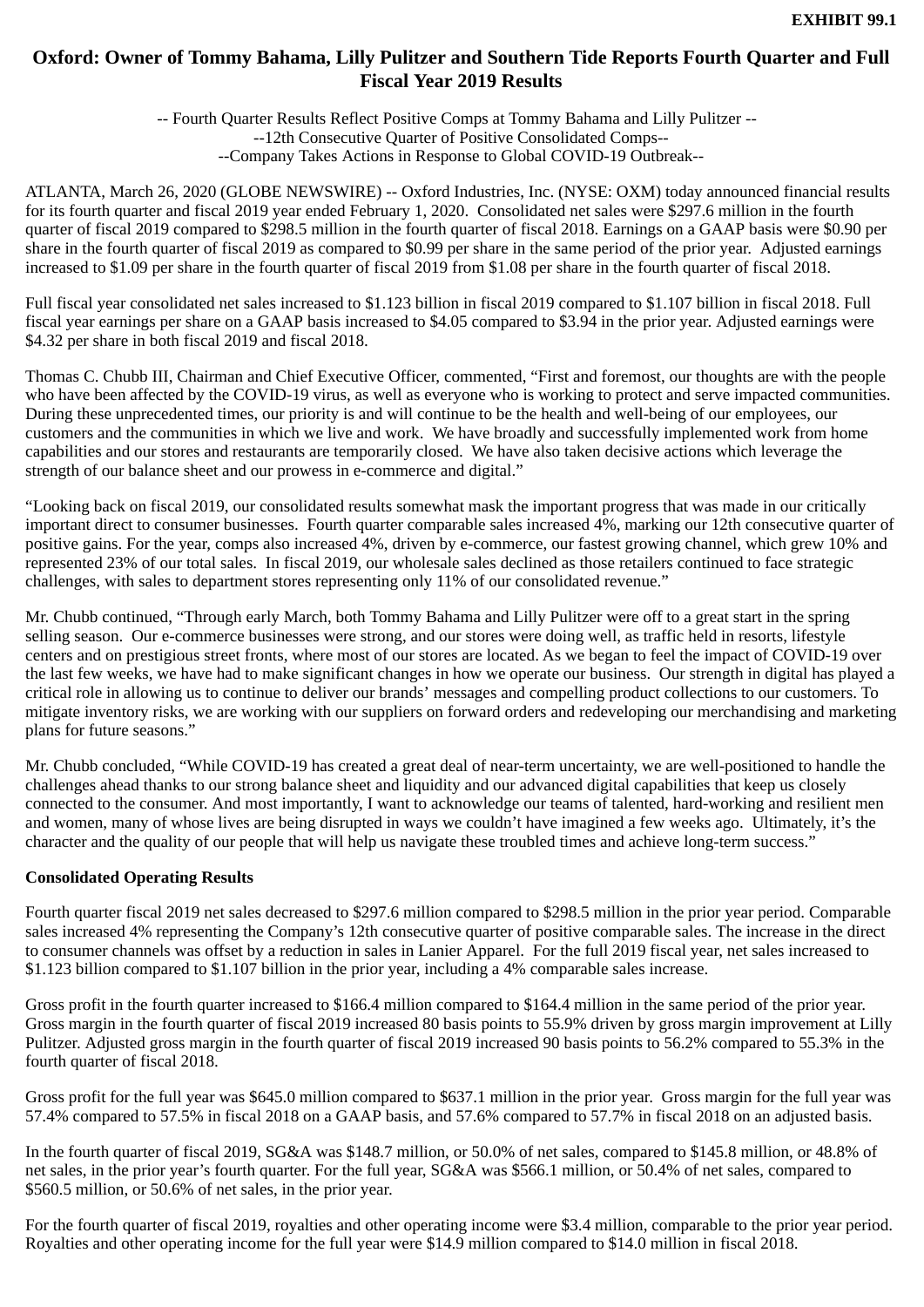Operating income in the fourth quarter was \$21.1 million compared to \$22.0 million in the same period of the prior year. On an adjusted basis, operating income was \$24.7 million compared to \$24.1 million in the fourth quarter of fiscal 2018. For the full 2019 fiscal year, operating income was \$93.7 million compared to \$90.6 million in fiscal 2018. For the full year, on an adjusted basis, operating income was \$99.1 million in fiscal 2019 compared to \$98.2 million in the prior year.

Interest expense for the fourth quarter of fiscal 2019 was \$0.1 million compared to \$0.4 million in the fourth quarter of fiscal 2018. Interest expense for the full year was \$1.2 million compared to \$2.3 million in fiscal 2018.

The Company's tax rate for the fourth quarter of fiscal 2019 was 27.0% compared to 22.7% in the fourth quarter of fiscal 2018. For the full year, the Company's tax rate was 25.9% compared to 24.9% in the prior year.

## **Balance Sheet and Liquidity**

Inventory decreased to \$152.2 million at February 1, 2020 from \$160.7 million at the end of the fourth quarter of fiscal 2018. The decrease was primarily due to better aligned inventory levels for core programs and a reduced number of weeks of inventory on hand in replenishment programs.

As of February 1, 2020, the Company had \$52.5 million of cash and cash equivalents, and no borrowings under its \$325 million asset-based revolving credit agreement compared to \$8.3 million of cash and cash equivalents and \$13.0 million of borrowings at the end of fiscal 2018. The Company ended fiscal 2019 with \$322 million of unused availability under this facility.

Capital expenditures for fiscal 2019 were \$37.4 million compared to \$37.0 million in fiscal 2018. Capital expenditures primarily consisted of investments in information technology initiatives, new retail stores and Marlin Bars, and investments to remodel existing retail stores and restaurants.

In the full 2019 fiscal year, cash provided by operating activities was \$121.9 million and free cash flow was \$84.5 million. The Company paid dividends of \$25.2 million in fiscal 2019.

## **Actions in Response to COVID-19**

The Company has taken several actions in response to the disruption and uncertainty related to the COVID-19 outbreak. The Company temporarily closed all of its North American retail stores and restaurants on March 17th, is furloughing a significant number of employees, and has broadly implemented a strategy for associates in its corporate and brand offices to work remotely. In addition, various other reductions in the Company's expense structure and capital expenditure plans have been taken.

During March 2020, as a proactive measure to bolster its cash position and maintain maximum liquidity in response to the COVID-19 outbreak, the Company has drawn down \$200 million of its \$325 million asset-based revolving credit facility.

The Board of Directors declared a quarterly cash dividend of \$0.25 per share, a reduction from the previous level of \$0.37 per share. The dividend is payable on May 1, 2020 to shareholders of record as of the close of business on April 17, 2020. The Company has paid dividends every quarter since it became publicly owned in 1960.

## **Fiscal 2020 Outlook**

Due to the uncertainty created by the COVID-19 pandemic, the Company is not providing a financial outlook for fiscal 2020 at this time.

## **Conference Call**

The Company will hold a conference call with senior management to discuss its financial results at 4:30 p.m. ET today. A live web cast of the conference call will be available on the Company's website at www.oxfordinc.com. A replay of the call will be available through April 9, 2020 by dialing (412) 317-6671 access code 13699149.

## **About Oxford**

Oxford Industries, Inc., a leader in the apparel industry, owns and markets the distinctive Tommy Bahama<sup>®</sup>, Lilly Pulitzer<sup>®</sup> and Southern Tide<sup>®</sup> lifestyle brands, as well as other owned brands. Oxford also produces certain licensed and private label apparel products. Oxford's stock has traded on the New York Stock Exchange since 1964 under the symbol OXM. For more information, please visit Oxford's website at www.oxfordinc.com.

## **Basis of Presentation**

All financial results included in this release, unless otherwise noted, are from continuing operations and all per share amounts are on a diluted basis. Effective February 3, 2019, the Company adopted the new lease accounting guidance, which resulted in a significant increase in its reported assets and liabilities. The adoption of the new lease accounting guidance did not have a material impact on the Company's consolidated statements of operations or consolidated statements of cash flows.

## **Comparable Sales**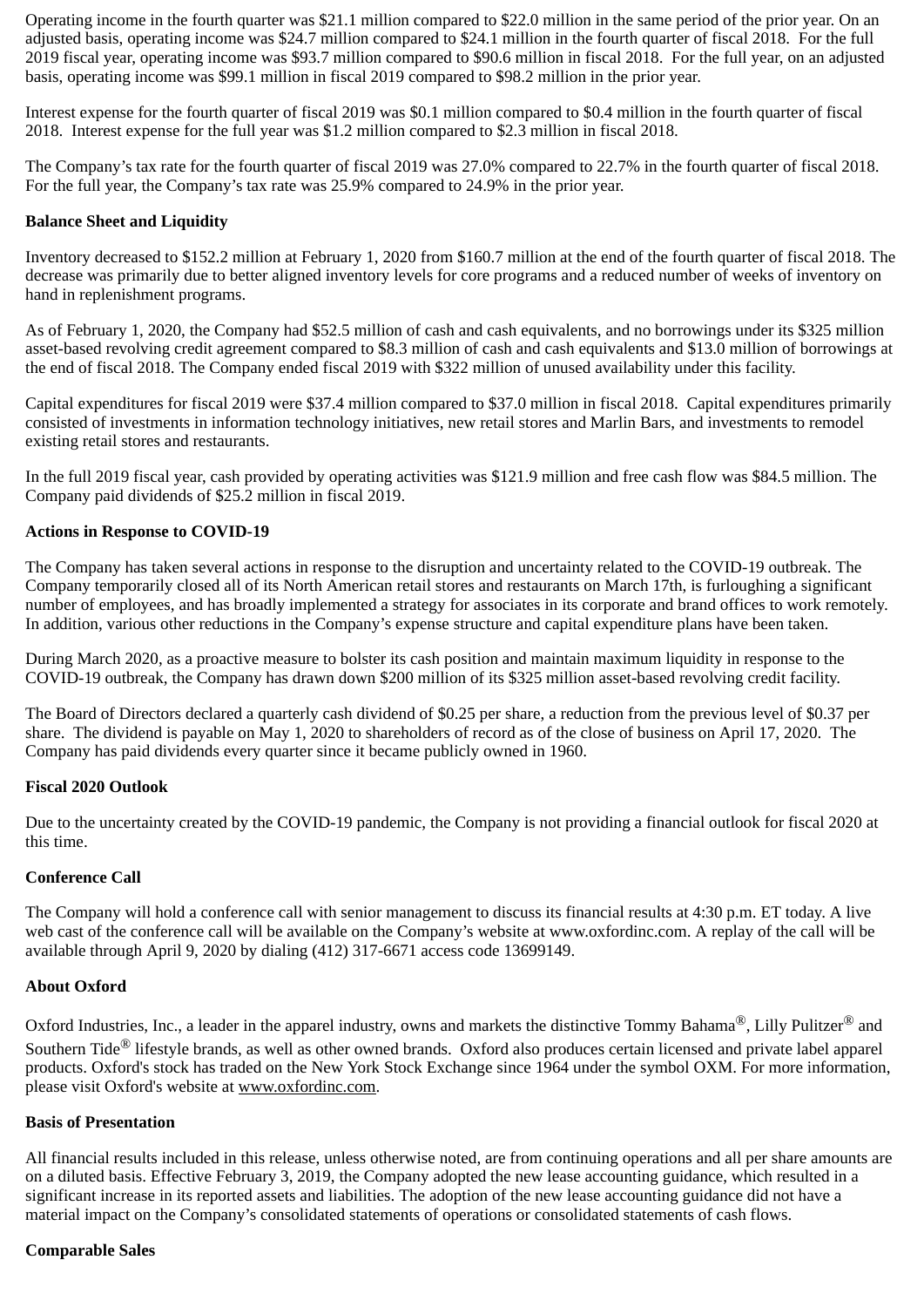The Company's disclosures about comparable sales include sales from its full-price retail stores and e-commerce sites, excluding sales associated with e-commerce flash clearance sales.

#### **Non-GAAP Financial Information**

The Company reports its consolidated financial statements in accordance with generally accepted accounting principles (GAAP). To supplement these consolidated financial results, management believes that a presentation and discussion of certain financial measures on an adjusted basis, which exclude certain non-operating or discrete gains, charges or other items, may provide a more meaningful basis on which investors may compare the Company's ongoing results of operations between periods. These measures include adjusted earnings, adjusted earnings per share, adjusted gross profit, adjusted gross margin, adjusted SG&A, and adjusted operating income, among others. Management uses these non-GAAP financial measures in making financial, operational and planning decisions to evaluate the Company's ongoing performance. Management also uses these adjusted financial measures to discuss its business with investment and other financial institutions, its board of directors and others. Reconciliations of these adjusted measures to the most directly comparable financial measures calculated in accordance with GAAP are presented in tables included at the end of this release. These reconciliations present adjusted operating results information for certain historical periods.

#### **Safe Harbor**

This press release includes statements that constitute forward-looking statements within the meaning of the federal securities laws. Generally, the words "believe," "expect," "intend," "estimate," "anticipate," "project," "will" and similar expressions identify forward-looking statements, which are not historical in nature. We intend for all forward-looking statements contained herein or on our website, and all subsequent written and oral forward-looking statements attributable to us or persons acting on our behalf, to be covered by the safe harbor provisions for forward-looking statements within the meaning of the Private Securities Litigation Reform Act of 1995 and the provisions of Section 27A of the Securities Act of 1933 and Section 21E of the Securities Exchange Act of 1934 (which Sections were adopted as part of the Private Securities Litigation Reform Act of 1995). Such statements are subject to a number of risks, uncertainties and assumptions including, without limitation, the effect of the current coronavirus outbreak; demand for our products, which may be impacted by competitive conditions and/or evolving consumer shopping patterns; macroeconomic factors that may impact consumer spending for apparel and related products; costs of products as well as the raw materials used in those products; expected pricing levels; costs of labor; the timing of shipments requested by our wholesale customers; changes, and the impact on our business operations of such changes, in international, federal or state tax, trade and other laws and regulations, including the imposition of additional duties, tariffs, taxes or other charges or barriers to trade resulting from ongoing trade developments with China and our ability to implement mitigating sourcing strategies; weather; fluctuations and volatility in global financial markets, such as the recent substantial decline in oil prices; retention of and disciplined execution by key management; the timing and cost of store and restaurant openings and remodels as well as other capital expenditures; acquisition and disposition activities, including our ability to timely recognize expected synergies from acquisitions; expected outcomes of pending or potential litigation and regulatory actions; the impact of any restructuring initiatives we may undertake in one or more of our business lines; access to capital and/or credit markets; changes in accounting standards and related guidance; and factors that could affect our consolidated effective tax rate. Forwardlooking statements reflect our expectations at the time such forward-looking statements are made, based on information available at such time, and are not guarantees of performance. Although we believe that the expectations reflected in such forward-looking statements are reasonable, these expectations could prove inaccurate as such statements involve risks and uncertainties, many of which are beyond our ability to control or predict. Should one or more of these risks or uncertainties, or other risks or uncertainties not currently known to us or that we currently deem to be immaterial, materialize, or should underlying assumptions prove incorrect, actual results may vary materially from those anticipated, estimated or projected. Important factors relating to these risks and uncertainties include, but are not limited to, those described in Part I, Item 1A. contained in our Annual Report on Form 10-K for the period ended February 2, 2019 under the heading "Risk Factors" and those described from time to time in our future reports filed with the SEC. You should not place undue reliance on forward-looking statements, which speak only as of the date on which they are made. We disclaim any intention, obligation or duty to update or revise any forward-looking statements, whether as a result of new information, future events or otherwise, except as required by law.

| Contact:   | Anne M. Shoemaker               |
|------------|---------------------------------|
| Telephone: | $(404)$ 653-1455                |
| E-mail:    | InvestorRelations@oxfordinc.com |

# **Oxford Industries, Inc. Condensed Consolidated Balance Sheets (in thousands, except par amounts) (unaudited)**

|                           | February 1,<br>2020 | February 2,<br>2019 |
|---------------------------|---------------------|---------------------|
| <b>ASSETS</b>             |                     |                     |
| <b>Current Assets</b>     |                     |                     |
| Cash and cash equivalents | \$<br>52,460        | 8,327<br>- \$       |
| Receivables, net          | 58,724              | 69,037              |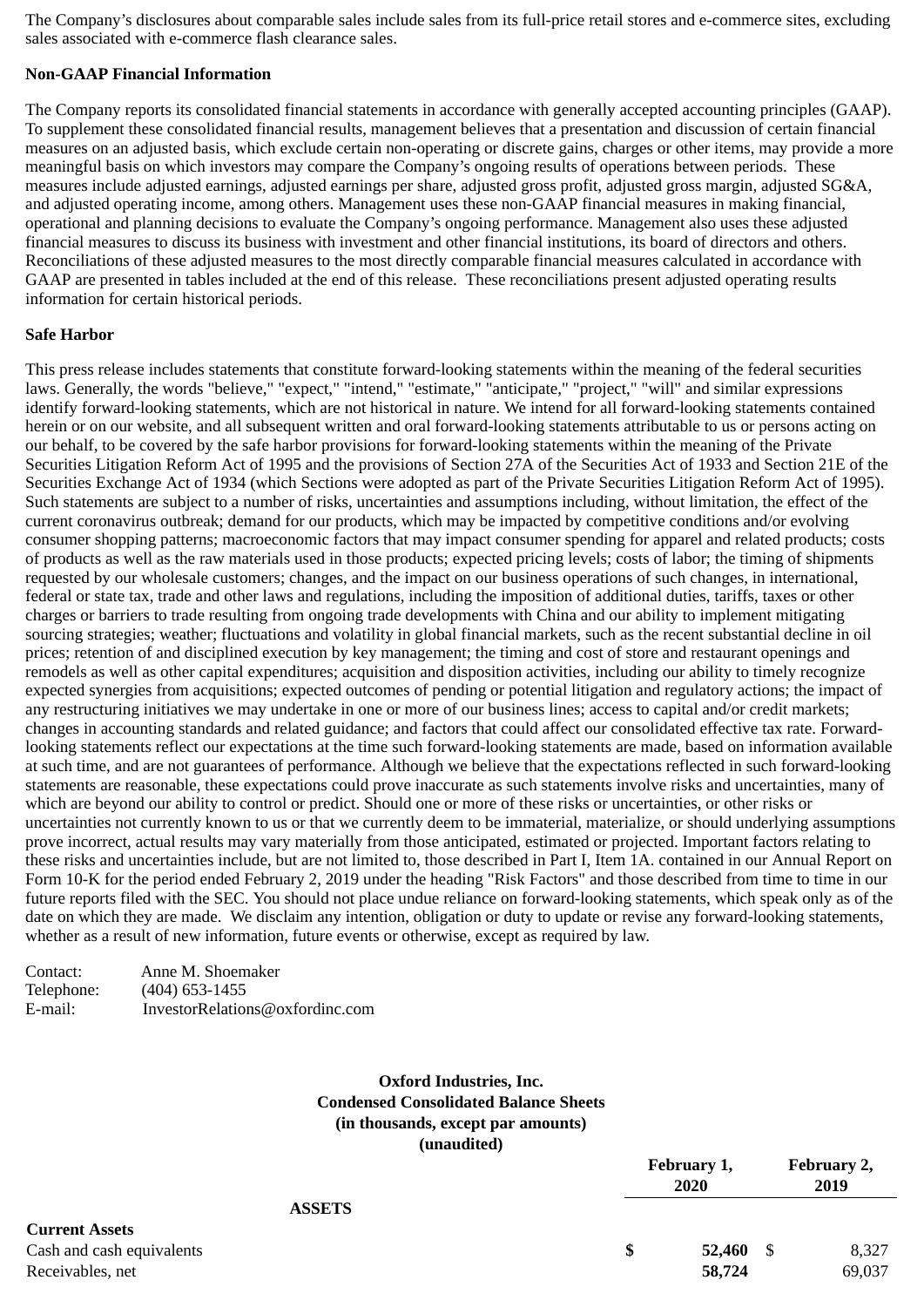| Inventories, net                                                          | 152,229         |                           | 160,656 |
|---------------------------------------------------------------------------|-----------------|---------------------------|---------|
| Prepaid expenses and other current assets                                 | 25,413          |                           | 31,768  |
| <b>Total Current Assets</b>                                               | \$<br>288,826   | $\mathbb{S}$              | 269,788 |
| Property and equipment, net                                               | 191,517         |                           | 192,576 |
| Intangible assets, net                                                    | 175,005         |                           | 176,176 |
| Goodwill                                                                  | 66,578          |                           | 66,621  |
| <b>Operating lease assets</b>                                             | 287,181         |                           |         |
| Other non-current assets, net                                             | 24,262          |                           | 22,093  |
| <b>Total Assets</b>                                                       | \$<br>1,033,369 | $\boldsymbol{\mathsf{S}}$ | 727,254 |
|                                                                           |                 |                           |         |
| <b>LIABILITIES AND SHAREHOLDERS' EQUITY</b><br><b>Current Liabilities</b> |                 |                           |         |
| Accounts payable                                                          | \$<br>65,491    | \$                        | 81,612  |
|                                                                           |                 |                           |         |
| Accrued compensation                                                      | 19,363          |                           | 24,226  |
| Current operating lease liabilities                                       | 50,198          |                           |         |
| Other accrued expenses and liabilities                                    | 42,727          |                           | 36,371  |
| <b>Total Current Liabilities</b>                                          | \$<br>177,779   | \$                        | 142,209 |
| Long-term debt                                                            |                 |                           | 12,993  |
| Non-current operating lease liabilities                                   | 291,886         |                           |         |
| Other non-current liabilities                                             | 18,566          |                           | 75,286  |
| Deferred taxes                                                            | 16,540          |                           | 18,411  |
| Commitments and contingencies                                             |                 |                           |         |
| <b>Shareholders' Equity</b>                                               |                 |                           |         |
| Common stock, \$1.00 par value per share                                  | 17,040          |                           | 16,959  |
| Additional paid-in capital                                                | 149,426         |                           | 142,976 |
| Retained earnings                                                         | 366,793         |                           | 323,515 |
| Accumulated other comprehensive loss                                      | (4,661)         |                           | (5,095) |
| <b>Total Shareholders' Equity</b>                                         | \$<br>528,598   | \$                        | 478,355 |
| <b>Total Liabilities and Shareholders' Equity</b>                         | \$<br>1,033,369 | \$                        | 727,254 |

# **Oxford Industries, Inc. Condensed Consolidated Statements of Operations (in thousands, except per share amounts) (unaudited)**

|                                      | <b>Fourth Quarter</b>    |                    | <b>Fourth Quarter</b> |                 |
|--------------------------------------|--------------------------|--------------------|-----------------------|-----------------|
|                                      | <b>Fiscal 2019</b>       | <b>Fiscal 2018</b> | Fiscal 2019           | Fiscal 2018     |
| <b>Net sales</b>                     | \$<br>297,596 \$         | 298,535            | \$<br>1,122,790       | \$<br>1,107,466 |
| Cost of goods sold                   | 131,203                  | 134,133            | 477,823               | 470,342         |
| <b>Gross profit</b>                  | \$<br>166,393 \$         | 164,402 \$         | 644,967 \$            | 637,124         |
| SG&A                                 | 148,701                  | 145,761            | 566,149               | 560,508         |
| Royalties and other operating income | 3,388                    | 3,360              | 14,857                | 13,976          |
| <b>Operating income</b>              | \$<br>21,080 \$          | 22,001 \$          | 93,675 \$             | 90,592          |
| Interest expense, net                | 74                       | 411                | 1,245                 | 2,283           |
| <b>Earnings before income taxes</b>  | \$<br>21,006 \$          | 21,590 \$          | 92,430 \$             | 88,309          |
| Income taxes                         | 5,674                    | 4,911              | 23,937                | 22,018          |
| <b>Net earnings</b>                  | \$<br>15,332 \$          | 16,679 \$          | 68,493 \$             | 66,291          |
| Net earnings per share:              |                          |                    |                       |                 |
| <b>Basic</b>                         | \$<br>$0.91 \text{ }$ \$ | $1.00 \; \text{S}$ | 4.09 \$               | 3.97            |
| Diluted                              | \$<br>0.90S              | $0.99$ \$          | 4.05 \$               | 3.94            |
| Weighted average shares outstanding: |                          |                    |                       |                 |
| <b>Basic</b>                         | 16,779                   | 16,698             | 16,756                | 16,678          |
| Diluted                              | 16,965                   | 16,890             | 16,914                | 16,842          |
| Dividends declared per share         | \$<br>$0.37 \text{ }$ \$ | $0.34 \;$ \$       | 1.48 $$$              | 1.36            |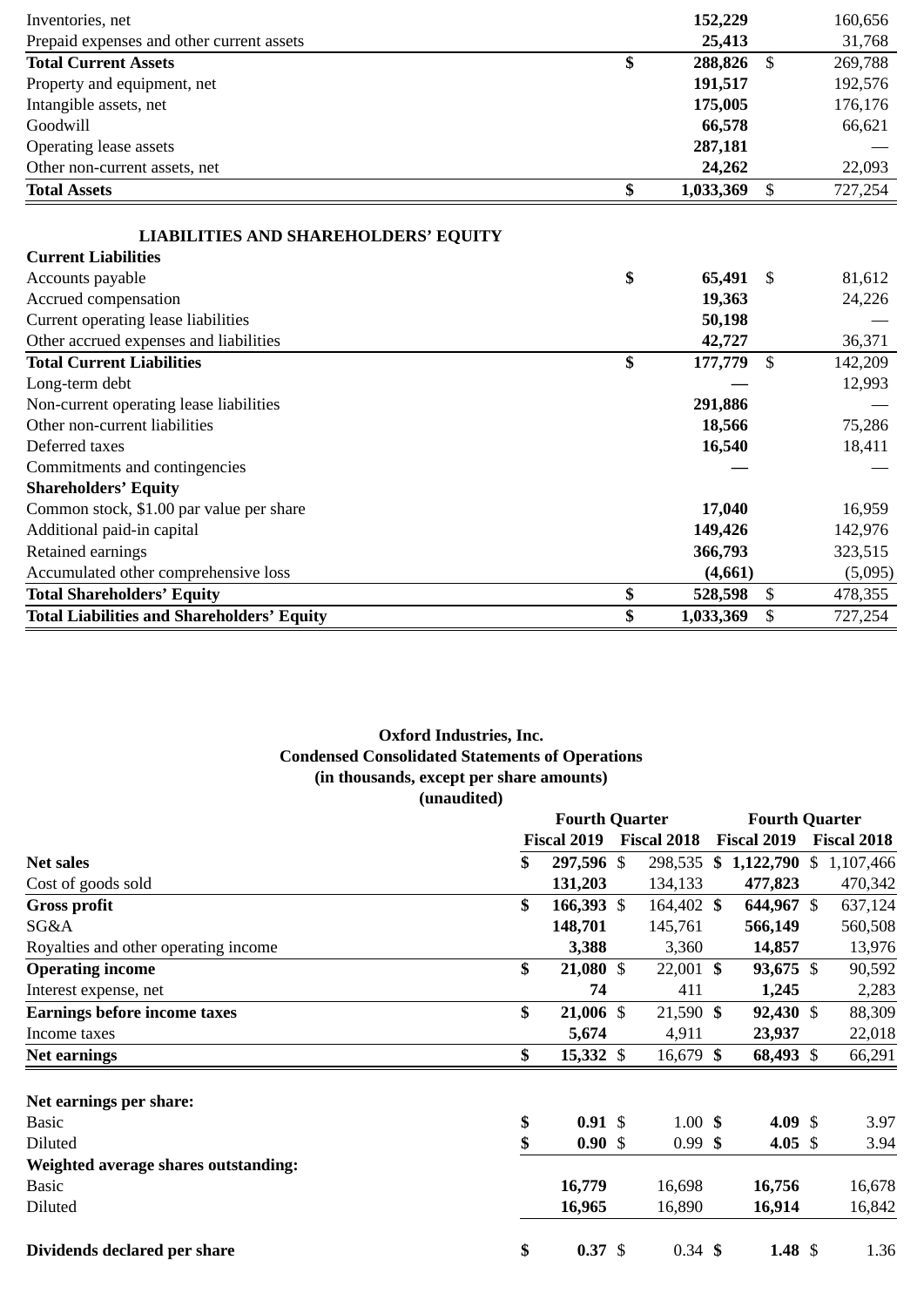# **Oxford Industries, Inc. Condensed Consolidated Statements of Cash Flows (in thousands) (unaudited)**

|                                                                                     | Fiscal 2019     |     | <b>Fiscal 2018</b> |
|-------------------------------------------------------------------------------------|-----------------|-----|--------------------|
| <b>Cash Flows From Operating Activities:</b>                                        |                 |     |                    |
| Net earnings                                                                        | \$<br>68,493    | -\$ | 66,291             |
| Adjustments to reconcile net earnings to net cash provided by operating activities: |                 |     |                    |
| Depreciation                                                                        | 39,116          |     | 39,880             |
| Amortization of intangible assets                                                   | 1,171           |     | 2,610              |
| Equity compensation expense                                                         | 7,620           |     | 7,327              |
| Amortization of deferred financing costs                                            | 384             |     | 424                |
| Change in fair value of contingent consideration                                    | 431             |     | 970                |
| Deferred income taxes                                                               | (1,973)         |     | 2,927              |
| Changes in working capital, net of acquisitions and dispositions:                   |                 |     |                    |
| Receivables, net                                                                    | 10,271          |     | (1,560)            |
| Inventories, net                                                                    | 8,187           |     | (36, 518)          |
| Prepaid expenses and other current assets                                           | 606             |     | 5,848              |
| <b>Current liabilities</b>                                                          | (14, 282)       |     | 5,081              |
| Other non-current assets, net                                                       | (283, 335)      |     | 2,286              |
| Other non-current liabilities                                                       | 285,237         |     | 811                |
| <b>Cash provided by operating activities</b>                                        | \$<br>121,926   | \$  | 96,377             |
| <b>Cash Flows From Investing Activities:</b>                                        |                 |     |                    |
| Acquisitions, net of cash acquired                                                  |                 |     | (354)              |
| Purchases of property and equipment                                                 | (37, 421)       |     | (37, 043)          |
| <b>Cash used in investing activities</b>                                            | \$<br>(37, 421) | \$  | (37, 397)          |
| <b>Cash Flows From Financing Activities:</b>                                        |                 |     |                    |
| Repayment of revolving credit arrangements                                          | (122, 241)      |     | (290, 526)         |
| Proceeds from revolving credit arrangements                                         | 109,248         |     | 257,710            |
| Deferred financing costs paid                                                       | (952)           |     |                    |
| Proceeds from issuance of common stock                                              | 1,639           |     | 1,456              |
| Repurchase of equity awards for employee tax withholding liabilities                | (2,728)         |     | (2, 351)           |
| Cash dividends declared and paid                                                    | (25, 215)       |     | (23,054)           |
| Other financing activities                                                          | (1,049)         |     |                    |
| <b>Cash used in financing activities</b>                                            | \$<br>(41,298)  | \$  | (56, 765)          |
| Net change in cash and cash equivalents                                             | \$<br>43,207    | \$  | 2,215              |
| Effect of foreign currency translation on cash and cash equivalents                 | 926             |     | (231)              |
| Cash and cash equivalents at the beginning of year                                  | 8,327           |     | 6,343              |
| Cash and cash equivalents at the end of the period                                  | \$<br>52,460    | \$  | 8,327              |

## **Oxford Industries, Inc. Reconciliations of Certain Non-GAAP Financial Information (in millions, except per share amounts) (unaudited) Fourth Quarter Fourth Quarter**

| r van en vuur een |       |             |       |      |                    |              |             |       |                                                  |  |  |
|-------------------|-------|-------------|-------|------|--------------------|--------------|-------------|-------|--------------------------------------------------|--|--|
|                   |       |             |       | $\%$ |                    |              |             |       | $\frac{0}{0}$                                    |  |  |
|                   |       |             |       |      |                    |              |             |       | <b>Change</b>                                    |  |  |
|                   |       |             |       |      |                    |              |             |       |                                                  |  |  |
|                   | 196.0 | S           | 192.4 | 1.9% | -S                 | 676.7        | -S          | 675.4 | 0.2%                                             |  |  |
|                   | 118.7 | S           | 117.5 | 1.0% | -S                 | 413.2        | - \$        | 413.5 | (0.1)%                                           |  |  |
|                   | 60.6% |             | 61.1% |      |                    | 61.1%        |             |       |                                                  |  |  |
| S                 | 22.5  | \$          | 23.4  |      |                    | 53.2         |             | 53.1  | 0.1%                                             |  |  |
|                   |       | Fiscal 2019 |       |      | Fiscal 2018 Change | $(3.5)\%$ \$ | Fiscal 2019 |       | r van die Gaarden<br><b>Fiscal 2018</b><br>61.2% |  |  |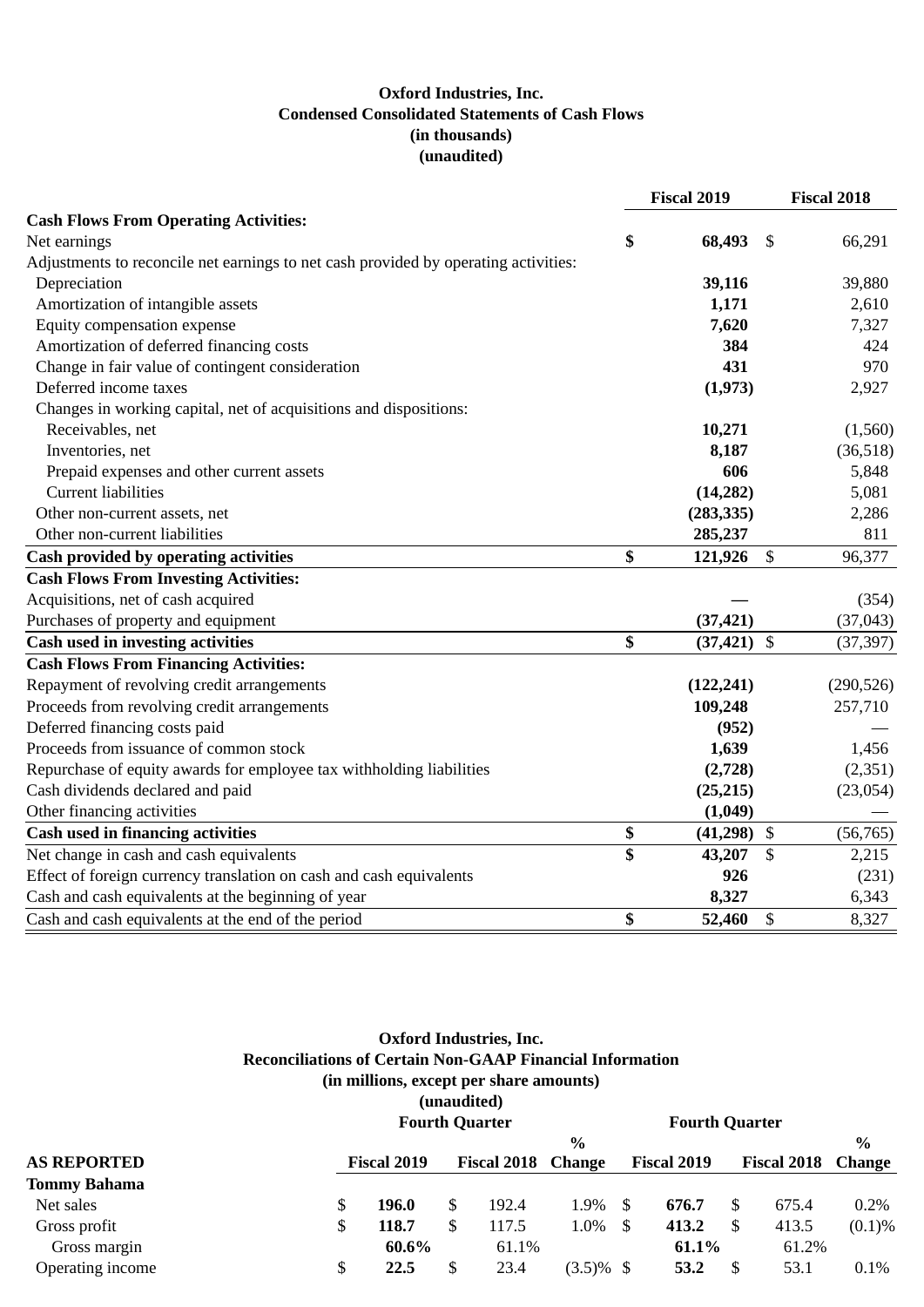| Operating margin                      | 11.5%       | 12.1%       |                | 7.9%          | 7.9%          |            |
|---------------------------------------|-------------|-------------|----------------|---------------|---------------|------------|
| <b>Lilly Pulitzer</b>                 |             |             |                |               |               |            |
| Net sales                             | \$<br>64.9  | \$<br>63.8  | 1.7%           | \$<br>284.7   | \$<br>272.3   | 4.6%       |
| Gross profit                          | \$<br>36.3  | \$<br>32.6  | 11.4%          | \$<br>174.6   | \$<br>165.5   | 5.5%       |
| Gross margin                          | 56.0%       | 51.1%       |                | 61.3%         | 60.8%         |            |
| Operating income                      | \$<br>5.1   | \$<br>3.4   | 49.4%          | \$<br>51.8    | \$<br>47.2    | 9.6%       |
| Operating margin                      | 7.9%        | 5.4%        |                | 18.2%         | 17.3%         |            |
| <b>Lanier Apparel</b>                 |             |             |                |               |               |            |
| Net sales                             | \$<br>20.4  | \$<br>27.7  | $(26.3)\%$ \$  | 97.3          | \$<br>100.5   | $(3.2)\%$  |
| Gross profit                          | \$<br>4.2   | \$<br>8.0   | $(47.0)\%$ \$  | 26.3          | \$<br>28.8    | (8.9)%     |
| Gross margin                          | 20.7%       | 28.8%       |                | 27.0%         | 28.7%         |            |
| Operating (loss) income               | \$<br>(1.9) | \$<br>1.6   | $(219.2)\%$ \$ | 1.5           | \$<br>5.1     | $(71.0)\%$ |
| Operating margin                      | $(9.4)\%$   | 5.8%        |                | 1.5%          | 5.0%          |            |
| <b>Southern Tide</b>                  |             |             |                |               |               |            |
| Net sales                             | \$<br>10.7  | \$<br>10.5  | 1.9%           | \$<br>46.4    | \$<br>45.2    | 2.6%       |
| Gross profit                          | \$<br>5.1   | \$<br>5.3   | $(3.1)\%$ \$   | 22.8          | \$<br>22.6    | 0.9%       |
| Gross margin                          | 47.6%       | 50.1%       |                | 49.1%         | 49.9%         |            |
| Operating income                      | \$<br>0.7   | \$<br>1.3   | $(46.4)\%$ \$  | 5.6           | \$<br>5.7     | (1.9)%     |
| Operating margin                      | 6.3%        | 12.0%       |                | 12.0%         | 12.5%         |            |
| <b>Corporate and Other</b>            |             |             |                |               |               |            |
| Net sales                             | \$<br>5.6   | \$<br>4.2   | 34.3%          | \$<br>17.8    | \$<br>14.1    | 26.2%      |
| Gross profit                          | \$<br>2.1   | \$<br>1.1   | 86.4%          | \$<br>8.1     | \$<br>6.8     | 20.2%      |
| <b>Operating loss</b>                 | \$<br>(5.3) | \$<br>(7.6) | 30.5%          | \$<br>(18.3)  | \$<br>(20.5)  | 10.5%      |
| <b>Consolidated</b>                   |             |             |                |               |               |            |
| Net sales                             | \$<br>297.6 | \$<br>298.5 | (0.3)%         | \$<br>1,122.8 | \$<br>1,107.5 | 1.4%       |
| Gross profit                          | \$<br>166.4 | \$<br>164.4 | 1.2%           | \$<br>645.0   | \$<br>637.1   | 1.2%       |
| Gross margin                          | 55.9%       | 55.1%       |                | 57.4%         | 57.5%         |            |
| SG&A                                  | \$<br>148.7 | \$<br>145.8 | 2.0%           | \$<br>566.1   | \$<br>560.5   | 1.0%       |
| SG&A as % of net sales                | 50.0%       | 48.8%       |                | 50.4%         | 50.6%         |            |
| Operating income                      | \$<br>21.1  | \$<br>22.0  | $(4.2)\%$ \$   | 93.7          | \$<br>90.6    | 3.4%       |
| Operating margin                      | 7.1%        | 7.4%        |                | 8.3%          | 8.2%          |            |
| Earnings before income taxes          | \$<br>21.0  | \$<br>21.6  | $(2.7)\%$      | \$<br>92.4    | \$<br>88.3    | 4.7%       |
| Net earnings                          | \$<br>15.3  | \$<br>16.7  | (8.1)%         | \$<br>68.5    | \$<br>66.3    | 3.3%       |
| Net earnings per diluted share        | \$<br>0.90  | \$<br>0.99  | $(9.1)\%$      | \$<br>4.05    | \$<br>3.94    | 2.8%       |
| Weighted average shares outstanding - |             |             |                |               |               |            |
| diluted                               | 17.0        | 16.9        | 0.4%           | 16.9          | 16.8          | 0.4%       |

|                                                | <b>Fourth Quarter</b> |                    |    |                           |                           | <b>Fourth Quarter</b> |    |                           |  |  |
|------------------------------------------------|-----------------------|--------------------|----|---------------------------|---------------------------|-----------------------|----|---------------------------|--|--|
|                                                |                       |                    |    | $\%$                      |                           |                       |    | $\frac{0}{0}$             |  |  |
| <b>ADJUSTMENTS</b>                             |                       | <b>Fiscal 2019</b> |    | <b>Fiscal 2018 Change</b> |                           | Fiscal 2019           |    | <b>Fiscal 2018 Change</b> |  |  |
| LIFO adjustments in Corporate and Other $(1)$  | \$                    | 0.6                | \$ | 0.7                       | \$                        | 1.5                   | \$ | 0.8                       |  |  |
| Tommy Bahama Japan inventory markdown          |                       |                    |    |                           |                           |                       |    |                           |  |  |
| charges $^{(2)}$                               | \$                    | 0.2                | \$ | 0.0                       | \$                        | 0.2                   | \$ | 0.5                       |  |  |
| Inventory step-up charges in Corporate and     |                       |                    |    |                           |                           |                       |    |                           |  |  |
| Other $^{(3)}$                                 | \$                    | 0.0                | \$ | 0.0                       | \$                        | 0.0                   | \$ | 0.2                       |  |  |
| Amortization of Tommy Bahama Canada            |                       |                    |    |                           |                           |                       |    |                           |  |  |
| intangible assets $(4)$                        | \$                    | 0.0                | \$ | 0.2                       | \$                        | 0.0                   | \$ | 1.4                       |  |  |
| Amortization of Lilly Pulitzer Signature Store |                       |                    |    |                           |                           |                       |    |                           |  |  |
| intangible assets $(5)$                        | \$                    | 0.1                | \$ | 0.1                       | $\boldsymbol{\mathsf{S}}$ | 0.3                   | \$ | 0.4                       |  |  |
| Amortization of Southern Tide intangible       |                       |                    |    |                           |                           |                       |    |                           |  |  |
| assets <sup>(6)</sup>                          | \$                    | 0.1                | \$ | 0.1                       | \$                        | 0.3                   | \$ | 0.3                       |  |  |
| Tommy Bahama Japan SG&A charges <sup>(7)</sup> | \$                    | 2.2                | \$ | 0.0                       | \$                        | 2.8                   | \$ | 3.2                       |  |  |
| TBBC change in fair value of contingent        |                       |                    |    |                           |                           |                       |    |                           |  |  |
| consideration <sup>(8)</sup>                   | \$                    | 0.4                | \$ | 1.0                       | \$                        | 0.4                   | \$ | 1.0                       |  |  |
| Impact of income taxes $(9)$                   | \$                    | (0.5)              | \$ | (0.5)                     | \$                        | (0.8)                 | \$ | (1.1)                     |  |  |
| Adjustment to net earnings $(10)$              | \$                    | 3.1                | \$ | 1.6                       | \$                        | 4.6                   | \$ | 6.5                       |  |  |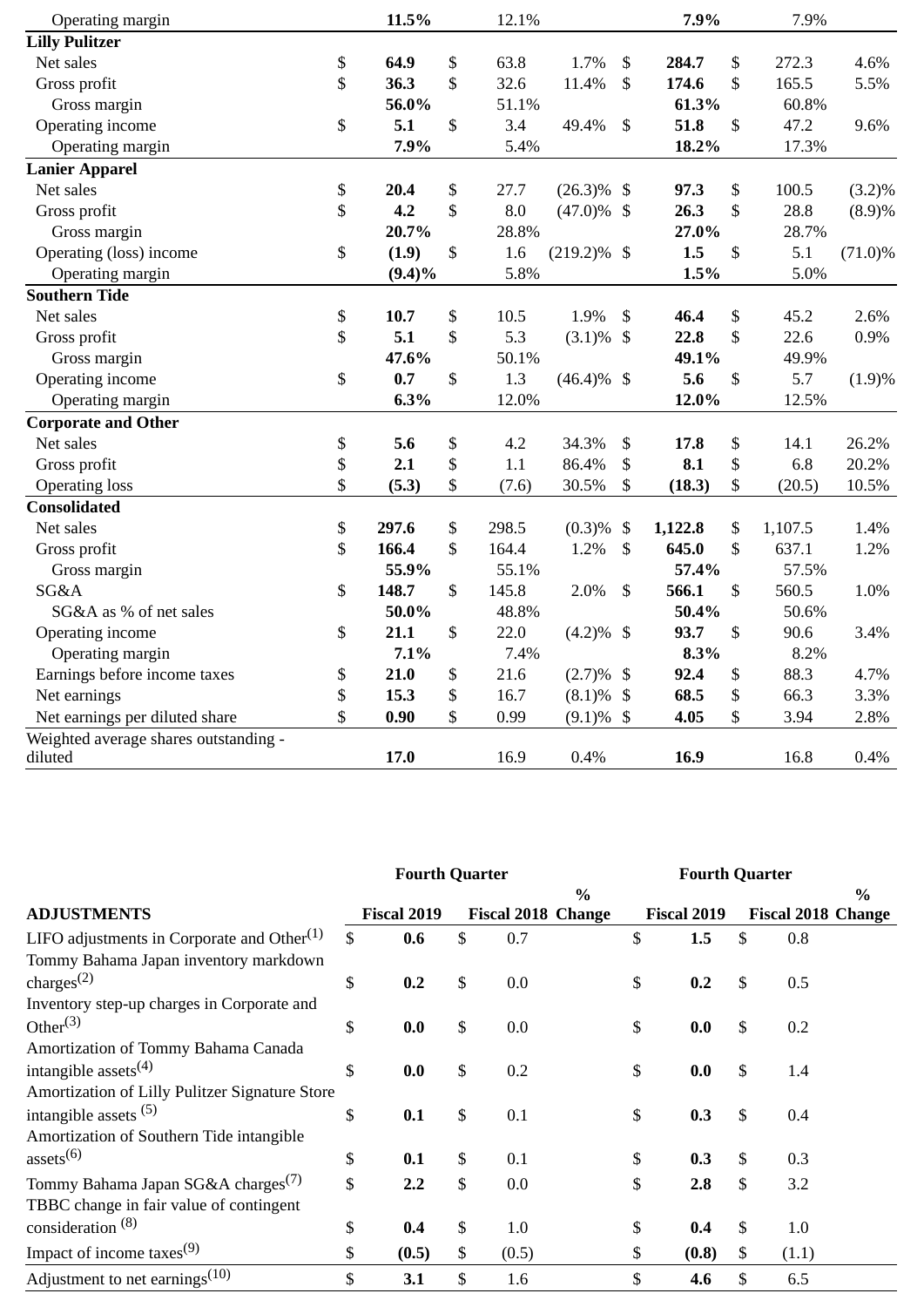| <b>AS ADJUSTED</b>             |             |             |             |               |               |            |
|--------------------------------|-------------|-------------|-------------|---------------|---------------|------------|
| <b>Tommy Bahama</b>            |             |             |             |               |               |            |
| Net sales                      | \$<br>196.0 | \$<br>192.4 | 1.9%        | \$<br>676.7   | \$<br>675.4   | 0.2%       |
| Gross profit                   | \$<br>118.9 | \$<br>117.5 | 1.2%        | \$<br>413.4   | \$<br>413.9   | (0.1)%     |
| Gross margin                   | 60.6%       | 61.1%       |             | 61.1%         | 61.3%         |            |
| Operating income               | \$<br>24.9  | \$<br>23.6  | 5.5%        | \$<br>56.2    | \$<br>58.2    | $(3.5)\%$  |
| Operating margin               | 12.7%       | 12.3%       |             | 8.3%          | 8.6%          |            |
| <b>Lilly Pulitzer</b>          |             |             |             |               |               |            |
| Net sales                      | \$<br>64.9  | 63.8        | 1.7%        | \$<br>284.7   | \$<br>272.3   | 4.6%       |
| Gross profit                   | \$<br>36.3  | 32.6        | 11.4%       | \$<br>174.6   | \$<br>165.5   | 5.5%       |
| Gross margin                   | 56.0%       | 51.1%       |             | 61.3%         | 60.8%         |            |
| Operating income               | \$<br>5.2   | 3.5         | 47.5%       | \$<br>52.1    | \$<br>47.6    | 9.4%       |
| Operating margin               | $8.0\%$     | 5.5%        |             | 18.3%         | 17.5%         |            |
| <b>Lanier Apparel</b>          |             |             |             |               |               |            |
| Net sales                      | \$<br>20.4  | \$<br>27.7  | $(26.3)\%$  | \$<br>97.3    | \$<br>100.5   | $(3.2)\%$  |
| Gross profit                   | \$<br>4.2   | \$<br>8.0   | $(47.0)\%$  | \$<br>26.3    | \$<br>28.8    | (8.9)%     |
| Gross margin                   | 20.7%       | 28.8%       |             | 27.0%         | 28.7%         |            |
| Operating (loss) income        | \$<br>(1.9) | \$<br>1.6   | $(219.2)\%$ | \$<br>1.5     | \$<br>5.1     | $(71.0)\%$ |
| Operating margin               | $(9.4)\%$   | 5.8%        |             | 1.5%          | 5.0%          |            |
| <b>Southern Tide</b>           |             |             |             |               |               |            |
| Net sales                      | \$<br>10.7  | \$<br>10.5  | 1.9%        | \$<br>46.4    | \$<br>45.2    | 2.6%       |
| Gross profit                   | \$<br>5.1   | \$<br>5.3   | $(3.1)\%$   | \$<br>22.8    | \$<br>22.6    | 0.9%       |
| Gross margin                   | 47.6%       | 50.1%       |             | 49.1%         | 49.9%         |            |
| Operating income               | \$<br>0.8   | \$<br>1.3   | $(43.8)\%$  | \$<br>5.8     | \$<br>6.0     | (1.8)%     |
| Operating margin               | 7.0%        | 12.7%       |             | 12.6%         | 13.2%         |            |
| <b>Corporate and Other</b>     |             |             |             |               |               |            |
| Net sales                      | \$<br>5.6   | \$<br>4.2   | 34.3%       | \$<br>17.8    | \$<br>14.1    | 26.2%      |
| Gross profit                   | \$<br>2.7   | \$<br>1.8   | 52.7%       | \$<br>9.6     | \$<br>7.7     | 24.6%      |
| <b>Operating loss</b>          | \$<br>(4.2) | \$<br>(6.0) | 29.4%       | \$<br>(16.5)  | \$<br>(18.6)  | 11.5%      |
| <b>Consolidated</b>            |             |             |             |               |               |            |
| Net sales                      | \$<br>297.6 | \$<br>298.5 | (0.3)%      | \$<br>1,122.8 | \$<br>1,107.5 | 1.4%       |
| Gross profit                   | \$<br>167.2 | \$<br>165.1 | 1.3%        | \$<br>646.6   | \$<br>638.5   | 1.3%       |
| Gross margin                   | 56.2%       | 55.3%       |             | 57.6%         | 57.7%         |            |
| SG&A                           | \$<br>145.9 | \$<br>144.4 | $1.1\%$     | \$<br>562.3   | \$<br>554.3   | 1.5%       |
| SG&A as % of net sales         | 49.0%       | 48.4%       |             | 50.1%         | 50.0%         |            |
| Operating income               | \$<br>24.7  | \$<br>24.1  | 2.6%        | \$<br>99.1    | \$<br>98.2    | 0.9%       |
| Operating margin               | 8.3%        | 8.1%        |             | 8.8%          | 8.9%          |            |
| Earnings before income taxes   | \$<br>24.6  | \$<br>23.6  | 4.0%        | \$<br>97.9    | \$<br>95.9    | 2.0%       |
| Net earnings                   | \$<br>18.5  | \$<br>18.3  | 1.1%        | \$<br>73.1    | \$<br>72.8    | 0.4%       |
| Net earnings per diluted share | \$<br>1.09  | \$<br>1.08  | 0.9%        | \$<br>4.32    | \$<br>4.32    | $-$ %      |

|                                                            | Fourth<br><b>Quarter</b> |    | <b>Fourth</b><br>Quarter |      | Fourth<br>Quarter  |    |               |    |                    |
|------------------------------------------------------------|--------------------------|----|--------------------------|------|--------------------|----|---------------|----|--------------------|
|                                                            | Fiscal 2019              |    | Fiscal 2019              |      | <b>Fiscal 2018</b> |    | Fiscal 2019   |    | <b>Fiscal 2018</b> |
|                                                            | <b>Actual</b>            |    | Guidance <sup>(11)</sup> |      | <b>Actual</b>      |    | <b>Actual</b> |    | <b>Actual</b>      |
| Net earnings per diluted share:                            |                          |    |                          |      |                    |    |               |    |                    |
| <b>GAAP</b> basis                                          | \$<br>0.90               | \$ | $1.00 - 1.15$            | - \$ | 0.99               | \$ | 4.05          | S  | 3.94               |
| LIFO adjustments $(12)$                                    | 0.03                     |    | 0.00                     |      | 0.03               |    | 0.06          |    | 0.03               |
| Inventory step-up charges <sup><math>(13)</math></sup>     | 0.00                     |    | 0.00                     |      | 0.00               |    | 0.00          |    | 0.01               |
| Amortization of recently acquired intangible assets $(14)$ | 0.01                     |    | 0.01                     |      | 0.02               |    | 0.03          |    | 0.11               |
| Tommy Bahama Japan charges <sup>(15)</sup>                 | 0.13                     |    | 0.00                     |      | 0.00               |    | 0.16          |    | 0.19               |
| Change in fair value of contingent consideration $(16)$    | 0.02                     |    | 0.00                     |      | 0.04               |    | 0.02          |    | 0.04               |
| As adjusted $(10)$                                         | \$<br>1.09               | S  | 1.01-1.16                | -S   | 1.08               | S  | 4.32          | S. | 4.32               |

 $<sup>(1)</sup>$  LIFO adjustments in Corporate and Other represent the impact on cost of goods sold resulting from LIFO</sup> accounting adjustments.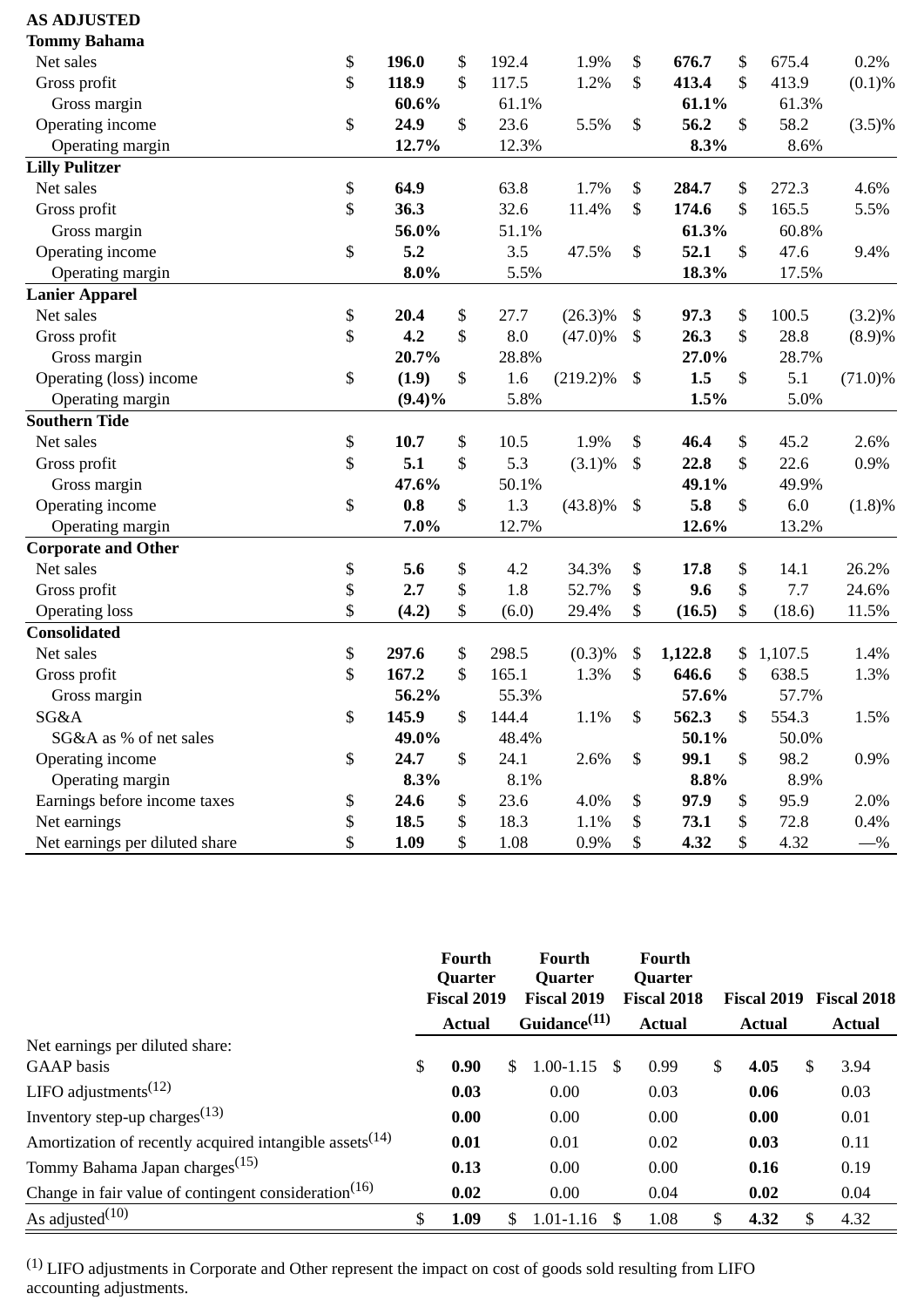(2) Tommy Bahama Japan inventory markdown charges represent the inventory markdown impact on cost of goods sold resulting from the restructuring and exit of the Tommy Bahama Japan operations. These charges are included in cost of goods sold in Tommy Bahama.

 $(3)$  Inventory step-up charges in Corporate and Other represent the impact of purchase accounting adjustments resulting from the step-up of inventory at acquisition related to the acquisition of TBBC. These charges are included in cost of goods sold in Corporate and Other.

 $(4)$  Amortization of Tommy Bahama Canada intangible assets represents the amortization related to the intangible assets acquired as part of the Tommy Bahama Canada acquisition. These charges are included in SG&A in Tommy Bahama.

<sup>(5)</sup> Amortization of Lilly Pulitzer Signature Store intangible assets represents the amortization related to the intangible assets acquired as part of Lilly Pulitzer's acquisition of certain Lilly Pulitzer Signature Stores. These charges are included in SG&A in Lilly Pulitzer.

 $(6)$  Amortization of Southern Tide intangible assets represents the amortization related to the intangible assets acquired as part of the Southern Tide acquisition. These charges are included in SG&A in Southern Tide.

 $(7)$  Tommy Bahama Japan SG&A charges represents the SG&A impact of the restructuring and exit of the Tommy Bahama Japan operations, consisting of lease termination fees, premises reinstatement, severance, foreign currency charges and non-cash asset impairment charges. These charges are included in SG&A in Tommy Bahama.

 $(8)$  Change in fair value of contingent consideration represents the impact related to the change in the fair value of contingent consideration related to the TBBC acquisition.

 $(9)$  Impact of income taxes represents the estimated tax impact of the above adjustments based on the applicable estimated effective tax rate on current year earnings in the respective jurisdiction, before any discrete items.

(10) Amounts in columns may not add due to rounding.

(11) Guidance as issued on December 11, 2019.

 $(12)$  LIFO adiustments represents the impact, net of income taxes, on net earnings per diluted share resulting from LIFO accounting adjustments. No estimate for LIFO accounting adjustments are reflected in the guidance for any future periods.

 $(13)$  Inventory step-up charges represent the impact, net of income taxes, on net earnings per diluted share resulting from inventory step-up charges related to the acquisition of TBBC.

 $(14)$  Amortization of recently acquired intangible assets represents the impact, net of income taxes, on net earnings per diluted share resulting from the amortization of intangible assets acquired as part of the Tommy Bahama Canada, Lilly Pulitzer Signature Store and Southern Tide acquisitions.

(15) Tommy Bahama Japan charges represent the impact, net of income taxes, on net earnings per diluted share resulting from the charges related to the restructuring and exit of the Tommy Bahama Japan operations.

 $(16)$  Change in fair value of contingent consideration represents the impact, net of income taxes, on net earnings per diluted share relating to the change in the fair value of contingent consideration related to the TBBC acquisition.

#### **Comparable Sales Change**

*The Company's disclosures for comparable sales include sales from its full-price retail stores and e-commerce sites, excluding sales associated with e-commerce flash clearance sales. Because Fiscal 2017 was a 53-week period, comparable sales for Fiscal 2018 are calculated on a calendar-adjusted, rather than fiscal, basis by comparing the Fiscal 2018 period to the comparable calendar period in the preceding year and the Fourth Quarter of Fiscal 2018 is on a 13 week to 13 week calendar-adjusted basis. Additionally, comparable sales for Fiscal 2017 and the Fourth Quarter of Fiscal 2017 are calculated on a 53 week to 53 week and 14 week to 14 week basis, respectively.*

|                       | Q1    | $\overline{Q}2$ | Q <sub>3</sub> | Q <sub>4</sub> | <b>Full Year</b> |
|-----------------------|-------|-----------------|----------------|----------------|------------------|
| <b>Oxford Total</b>   |       |                 |                |                |                  |
| Fiscal 2019           | 2%    | 3%              | 6%             | 4%             | 4%               |
| Fiscal 2018           | 1%    | 7%              | 7%             | 2%             | 4%               |
| Fiscal 2017           | 2%    | 1%              | 4%             | 6%             | 3%               |
| <b>Tommy Bahama</b>   |       |                 |                |                |                  |
| Fiscal 2019           | 2%    | 3%              | 6%             | 2%             | 3%               |
| Fiscal 2018           | (1)%  | 8%              | 5%             | 2%             | 3%               |
| Fiscal 2017           | 5%    | 4%              | 5%             | 6%             | 5%               |
| <b>Lilly Pulitzer</b> |       |                 |                |                |                  |
| Fiscal 2019           | $1\%$ | $1\%$           | 6%             | 5%             | 2%               |
| Fiscal 2018           | 7%    | 6%              | 15%            | 3%             | 7%               |
| Fiscal 2017           | (7)%  | (6)%            | (1)%           | 6%             | (3)%             |